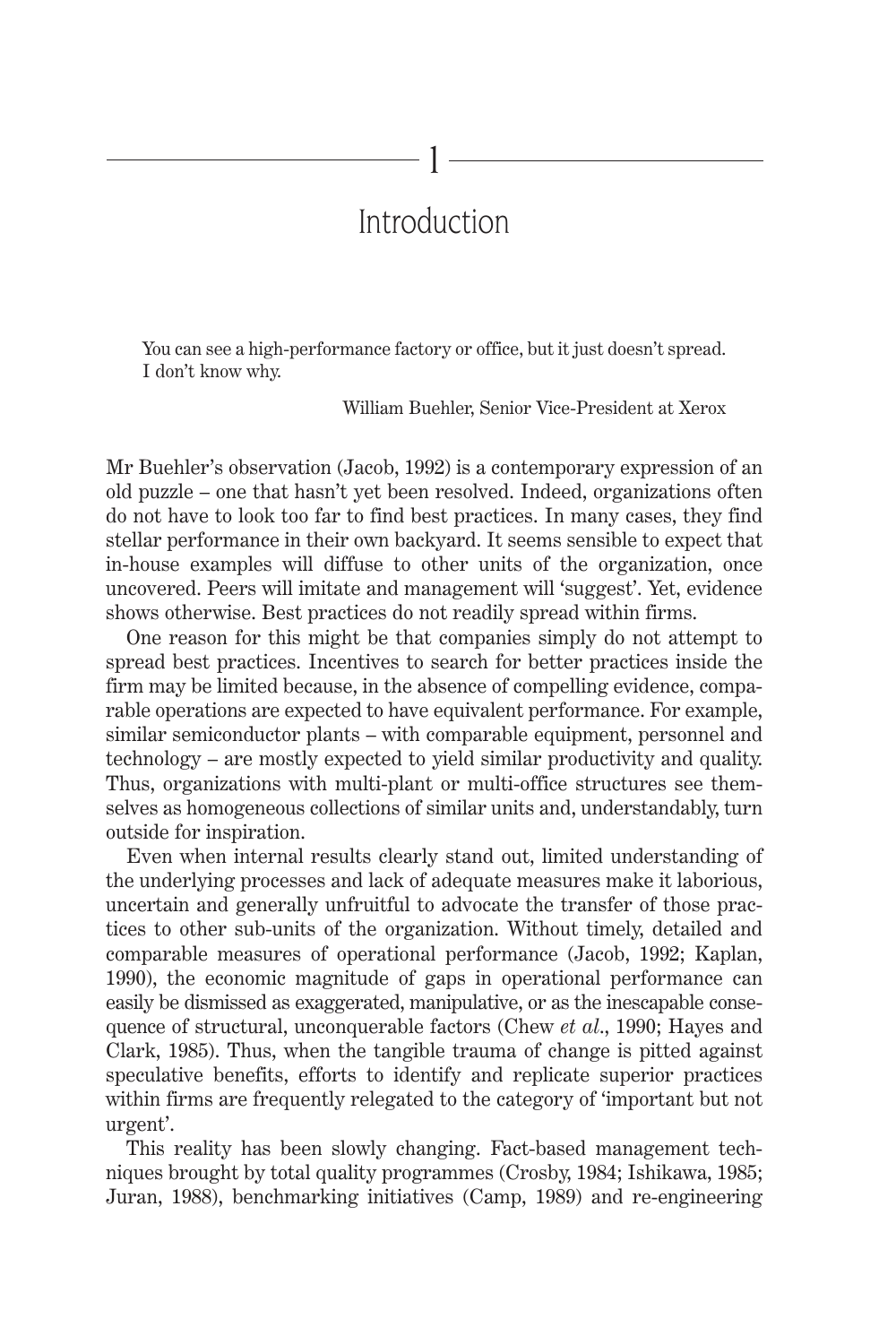(Hammer and Champy, 1993) have improved dramatically the understanding of internal operations and the availability of fine-grained measures of operational performance. Timely collection, dissemination and use of the information generated from these measures is now possible with reasonable effort, thanks to advances in information systems, e.g. intranets, data warehouses, decision support tools, ERP systems and group-ware. Gaps of 200 per cent or more in the performance of comparable units<sup>1</sup> – gaps worth several million dollars (Chew *et al*., 1990) – are frequently found. The prospect of financial gains of that magnitude naturally triggers efforts to narrow these performance differentials.

For these reasons, a large number of organizations are now attempting to transfer best practices, to close internal performance gaps, to stop re-inventing the wheel and to eliminate deficiencies in performance. The rise of the knowledge economy has helped organizations recognize that knowledge assets are rapidly becoming their most precious source of competitive advantage, and that learning to better manage those assets has become a competitive necessity. Accordingly, it is increasingly common to find executive positions, such as Chief Knowledge Officer or Chief Learning Officer, that have the explicit mandate to transfer existing knowledge to other parts of the organization.

Yet, even though more attention is being directed to best practices, these remain stubbornly immobile. In a survey of 431 US and European organizations conducted in 1997 by Ernst & Young, only 14 per cent of the respondents judged satisfactory the performance of their organization in transferring existing knowledge internally. The remaining 86 per cent found it lacking (Ruggles, 1998). Another survey of 79 subsidiary presidents and their immediate superiors of three global Fortune 500 corporations found big gaps between expectations, perceptions and reality. Whereas the parent company expected 95 per cent of the subsidiaries to be actively sharing knowledge and perceived that about 89 per cent were actually doing so, in reality only 62 per cent were actively engaged in knowledge-sharing activities (Gupta and Govindarajan, 2000). Best practices are unlikely to spread if companies do not try to spread them. However, even when they do try to spread them, best practices spread less than expected, because transferring them effectively is often found to be far more difficult than expected. Transfers of practices within the firm tend to be 'sticky'.

## This book

Why don't best practices spread? Any progress that could be made in understanding and unlocking the puzzle will have implications for strategic management, organizational theory and ultimately for society at large. That is because the notion of stickiness is related to fundamental questions such as why and when a firm may be superior to a market in creating and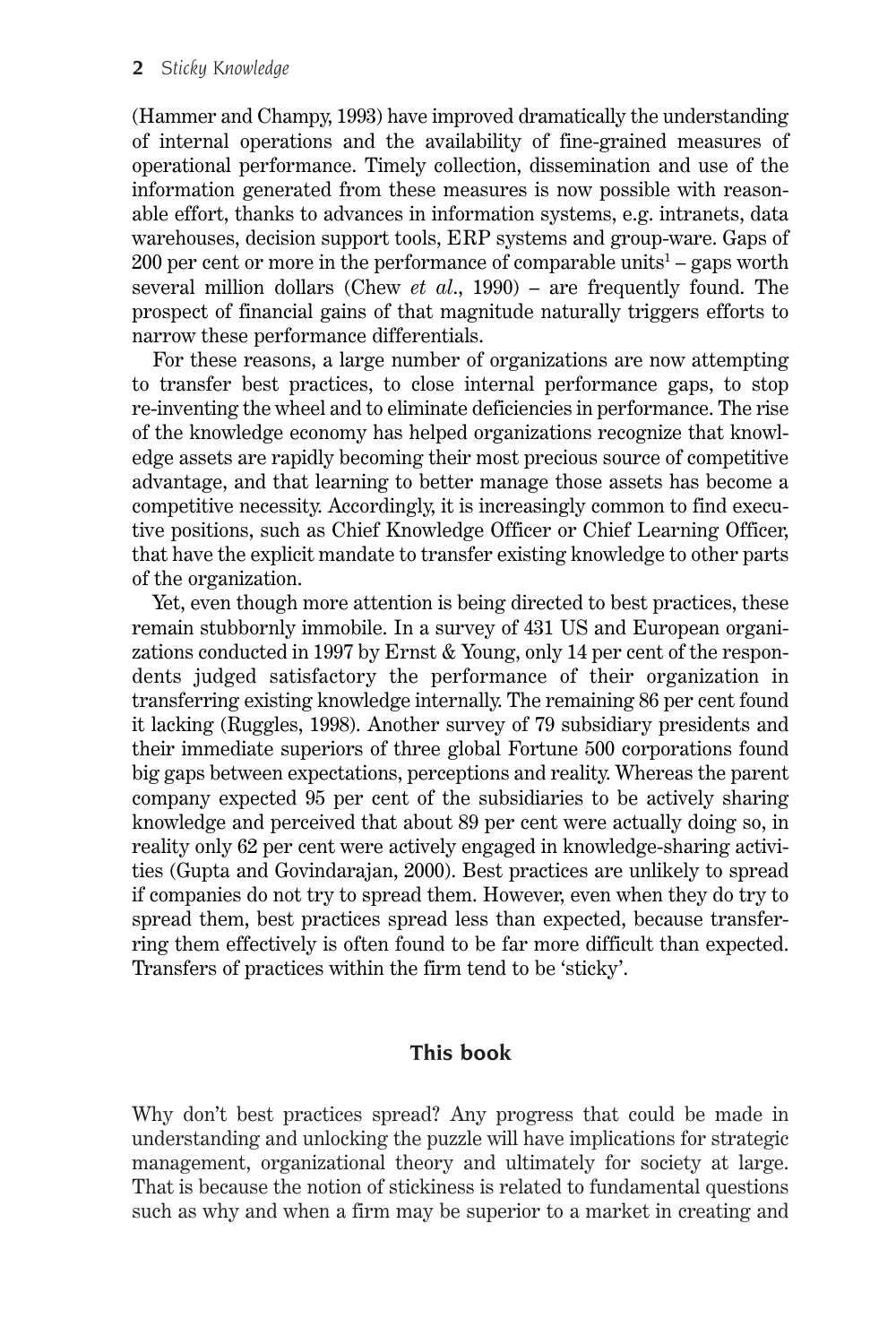transferring knowledge, how organizations learn to derive competitive advantage from their knowledge resources and the general societal concern of how to better utilize existing knowledge assets. Thus, for example, understanding stickiness could help us better appreciate the workings of organizational flexibility, the potential value of acquisitions, the chances for success of strategic alliances, technology partnerships and technology transfer agreements and, more broadly, how organizations leverage their knowledge.

It is thus not surprising that the best-practices puzzle, articulated more than three decades ago by Dick Walton from the Harvard Business School, emerged as one of the most important managerial challenges of the late 1990s and remains high in the priority list of the new millennium (see, for example, Cairncross, 2000; Slywotzky and Morrison, 2000; Stewart, 2000).

This book is a close and careful look at the best-practices puzzle. You will find an in-depth look at transfers of best practices, a detailed exploration of the nature of the difficulties that might be encountered, of the factors that may underlie those difficulties and of some of the possible explanations for the puzzle that those factors suggest. Both qualitative and quantitative methods were used to understand the puzzle and look for possible ways to explain its persistence.

The persistence of the best-practice puzzle is in itself puzzling because the observation that it is difficult to transfer best practices is hardly a new discovery. Indeed, implementing internal transfers of best practice – of a superior technology or of a better way to organize work – have long been recognized as an important managerial challenge. As early as 1913, Ford transformed its entire operation from craft to assembly-line production (Hounshell, 1984). Toyota diffused the *kanban* system throughout the company (Ohno, 1978). Yet, in both cases, competitors encountered great difficulties in imitating these practices. Outside the automobile industry, there were public attempts to replicate exceptional manufacturing practices from DEC's Enfield factory, GE's Bromount factory and Westinghouse's College Station factory (Ulrich and Lake, 1990).<sup>2</sup>

The puzzle may persist because factors that could be grouped under the rubric of motivational barriers are typically the only ones blamed for the lack of diffusion of practices. Difficulties to the transfer of best practices within firms are traditionally ascribed to interdivisional jealousy, lack of incentives, lack of confidence, insufficient priority, lack of buy-in, a heavy inclination to re-invent the wheel or to plough twice the same fields, refusal of recipients to do exactly what they are told, resistance to change, lack of commitment, turf protection and many other manifestations of what seem to be part of the popular definition of the Not-Invented-Here or NIH syndrome.

Researchers who have looked at the phenomenon seem to agree. For example, Michael Porter notes that 'the mere hope that one business unit might learn something useful from another is frequently a hope not realized' (1985: 352). He explains that '[b]usiness units acting independently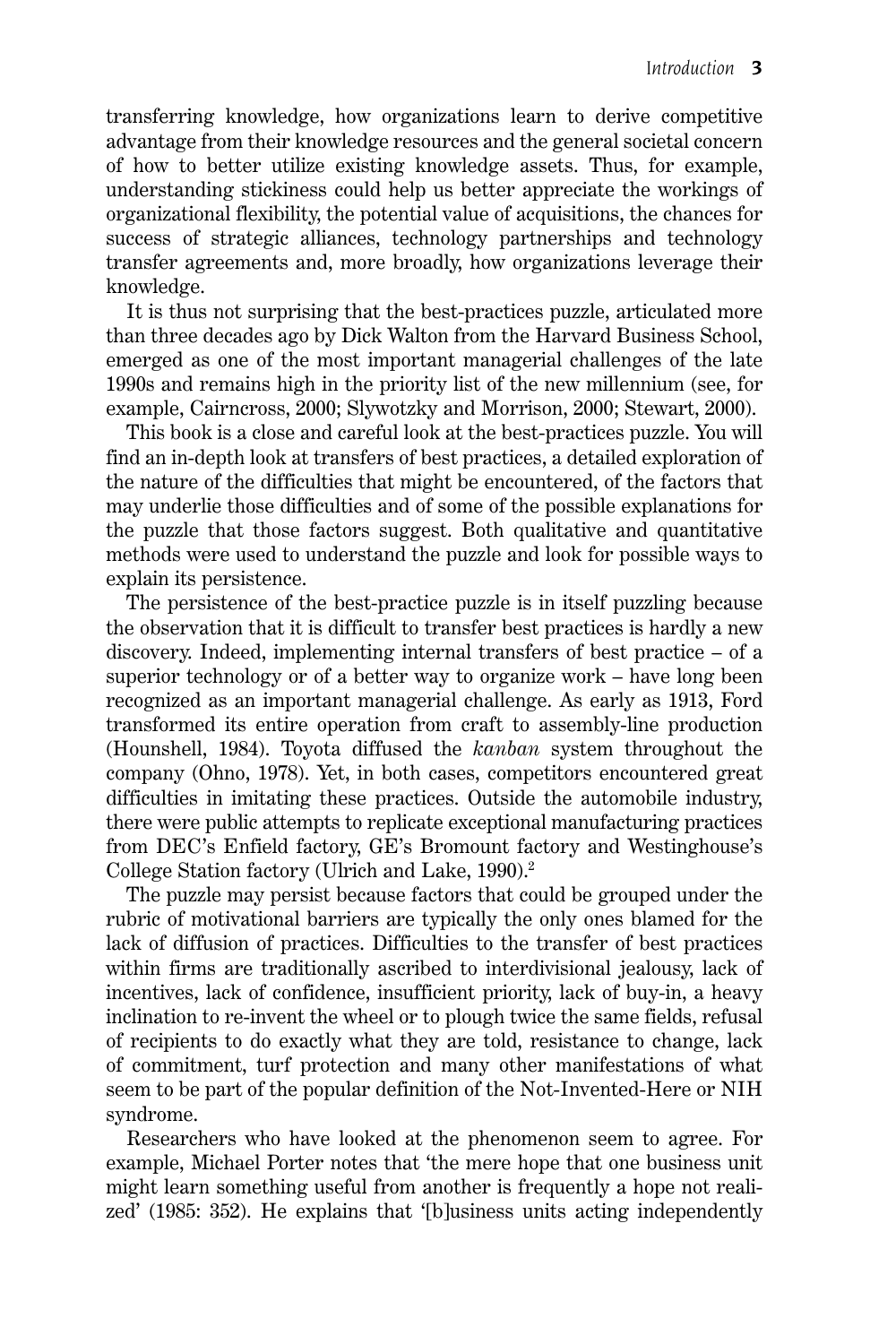simply do not have the same incentives to propose and advocate strategies based on interrelationship as do higher level managers with a broader perspective'. He blames both the recipient, who can 'rarely be expected to seek out know-how elsewhere in the firm', and also the source, who 'will have little incentive to transfer [its know-how], particularly if it involves the time of some of their best people or involves proprietary technology that might leak out' (1985:368).

When difficulties are primarily pinned down on motivational factors, adequate incentives appear indispensable. For example, Porter argues that '[u]nless the motivation system reflects ... differences [in perspective], it will be extremely difficult to get business units to agree to pursue an interrelationship and to work together to implement it successfully. Instead they become embroiled in fruitless negotiations over the allocation of shared costs or over procedures for sharing revenue' (1985:386). In the same vein, Goold *et al*. (1994) note that enlightened, self-interested business unit managers will exert their implicit veto rights on opportunities for knowledge sharing that they personally find unattractive. Thus, overcoming difficulty is tantamount to convincing those business unit managers.

Approaching transfers of knowledge with such an exclusive focus on incentives immediately directs attention to transfer-related benefits that are or appear asymmetric, and to corporate incentive schemes that, by not offering any specific incentive to transfer, indirectly penalize managers who incur costs in supporting them. Corporate management is often reluctant to modify incentive systems because it fears that treating business units differently, or creating idiosyncratic measures of performance for each unit, will vastly complicate the management of the organization. That is because units that are sources of best practice might be able to excuse poor performance by citing their efforts to aid others. Thus, corporate management, rather than tinker with the organization's incentive system, prefers to leave the situation as it is. Maybe that's why the puzzle has persisted for such a long time.

In my quest to explore the best-practices puzzle, I have naturally considered the impact of motivational barriers, but did not stop there. Through a careful and extensive review of related literature and evidence on knowledge transfer and on how corporations use their knowledge assets, I discovered another set of reasons, besides incentives, that may explain why knowledge might not transfer.

I call this alternative set of reasons *knowledge barriers*. Examples of knowledge barriers are the recipient's level of knowledge prior to the transfer, how well the transferred practice is understood within the organization, the recipient's ability to unlearn, i.e. shed prior practices, and the pre-existing social ties between the source and the recipient of knowledge. These factors are qualitatively different from motivational barriers, such as the motivation of a source to share knowledge or to support the transfer of that knowledge and the motivation of a recipient to absorb and institutionalize external knowledge.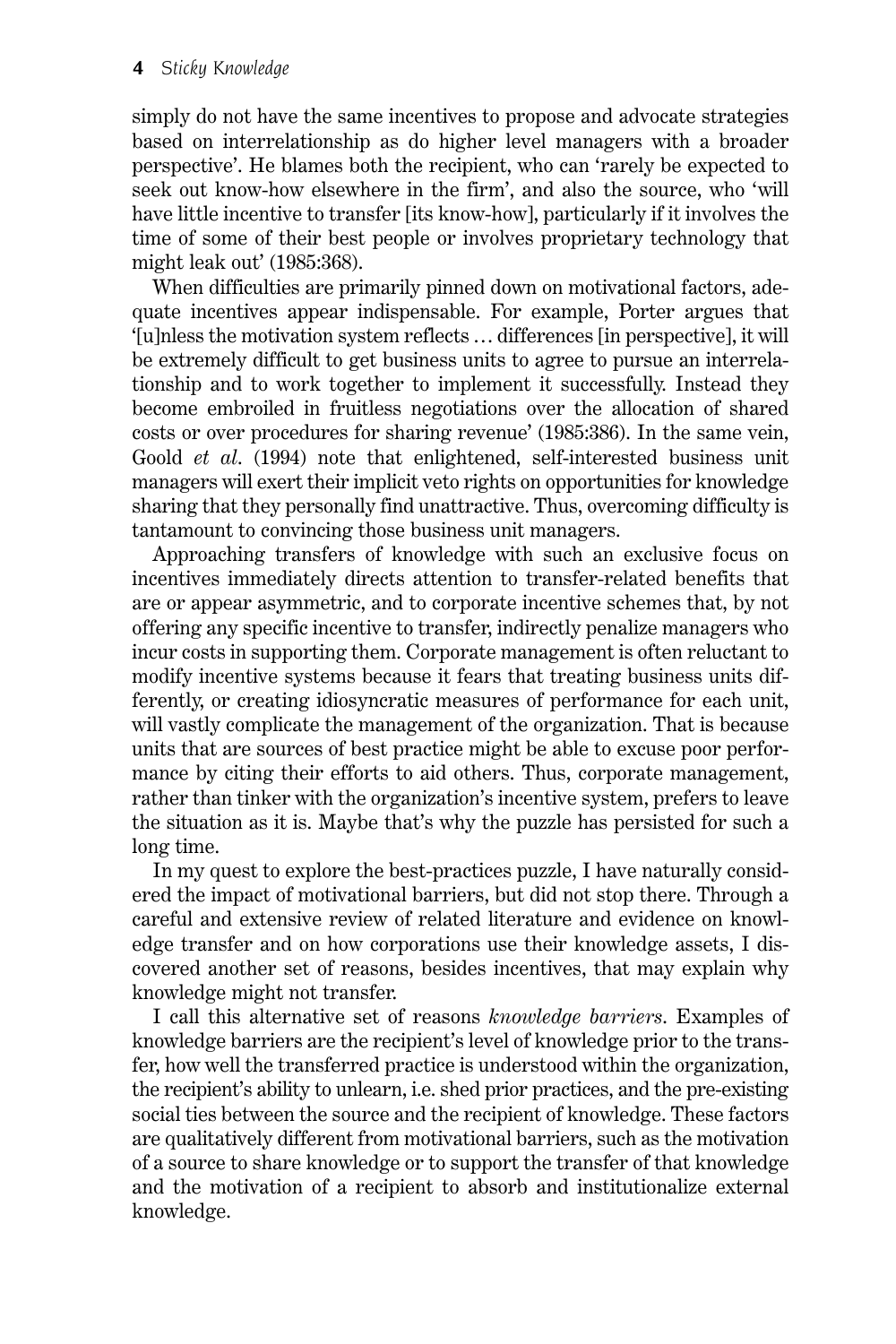When motivational and knowledge barriers are both taken into consideration, a different picture emerges. Indeed, I've found that knowledge barriers could overshadow motivation barriers to the transfer of best practices within the firm, a discovery that has far-reaching implications for those who grapple daily with the best-practices puzzle and seek effective ways to enhance best-practice sharing and the use of existing knowledge within their organization. That is because it seems that it might be possible to design several alternative ways to enable knowledge sharing that do not require any modification to the incentive system and thus could be implemented within the existing organizational structure.

That basic picture can be elaborated further by taking into account the different stages that typify the evolution of a transfer. When I did that, I discovered that the relative importance of each type of barrier changed with the stage of the transfer, again highlighting non-obvious dynamics (e.g. that a motivated recipient could actually cause difficulties to transfer knowledge) and areas for future research. A more nuanced picture of the transfer suggests opportunities for sophisticated managerial interventions.

In sum, this book is a careful and detailed exploration of the best-practices puzzle. In the first part of the book, I discuss how I have approached the study of the puzzle, i.e. I define stickiness, describe the kinds of stickiness that one might consider and what kind of barriers one might expect. I then show both qualitative and quantitative evidence of stickiness and of its predictors, and discuss the implications that these findings may have for both research and practice. To help the reader further interpret the evidence I provide, I have included abundant detail of the methods that I have used to conduct this research.

I embarked in this quest because I was really intrigued by the persistence of the best-practices puzzle, by the seemingly limited effectiveness of conventional remedies and by what that implied about an organization's true ability to leverage existing knowledge. I attempted to go beyond just trying to provide one more key to unlock the one and only known gate to the effective transfer of best practices. I sought alternative gates. I believe that I have found some non-obvious ones, a discovery that in turn opens exciting alternative ways to leverage knowledge within the firm.

## Organization of the book

Because the topic of this book speaks to a variety of practical and academic concerns, I structured the book so that it could be conveniently accessed by different readers, both by those with an academic orientation and by those with a practical one. For this reason, the main topics, ideas, findings and conclusions are covered in a relatively brief and accessible format in the main body of the book, which is followed, in technical appendices, with abundant detail about methods.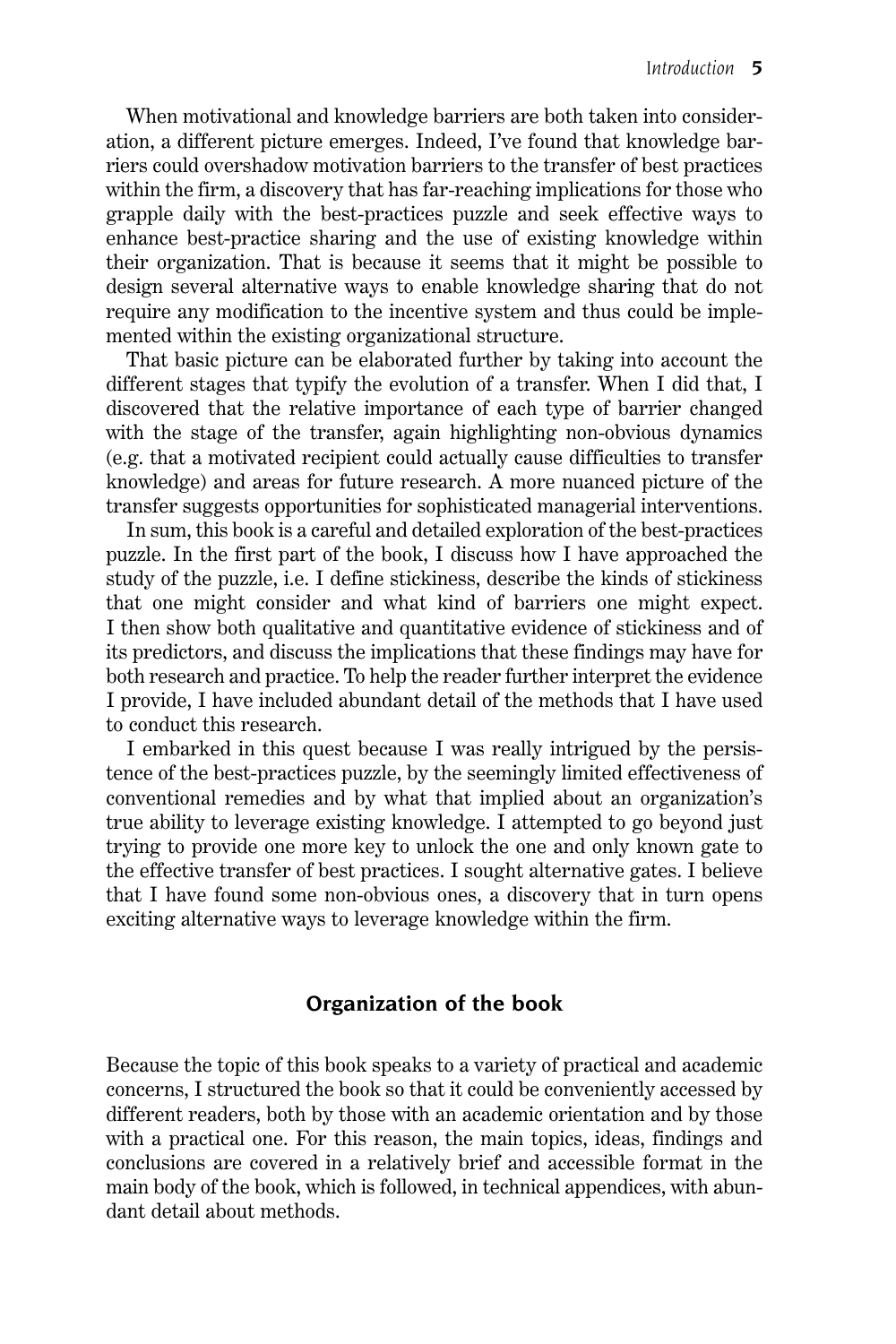Thus a reader with practical preoccupations may read Chapter 2 for definitions, and then turn immediately to Chapter 7 for an overview of the findings, referring back to Chapters 4 and 5 to fill in details, to Chapter 6 for concrete examples and to Chapter 8 to read about the practical implications of the findings. This will give a practically minded reader enough familiarity with the topic to begin to relate the contents of the book to a specific situation, or perhaps to begin to sketch possible alternative courses of action.

Practical implications could be made much more detailed and specific by collecting and analysing information from a given situation. Such an in-depth quest will require a more careful reading of Chapter 4, which provides a conceptual discussion of the different barriers to knowledge transfer. The technical appendices contain tools that can be used to measure those barriers. In particular, the appendices contain an elaborate questionnaire with measures for each of the barriers, as well as for many other aspects of the transfer that could help paint a rather comprehensive picture of the transfer situation. Information collected with those tools could be then used to find out what happened in a particular instance or to inform an effort to identify and preempt difficulties.

The technical appendices, besides data collection tools, include a detailed exposition of the research methods as well as additional detail on the statistical findings. Those interested in researching knowledge within organizations may find in the appendices a description of special challenges that emerge in this kind of research and of how some of those challenges were met in this particular study.

Several other aspects of the book, besides the technical appendices, should be particularly appealing to graduate students. For example, Chapter 3 positions knowledge transfer within the concerns of strategic management. Further, the text offers a rather comprehensive review of relevant literature, especially in Chapters 4 and 5. In addition, for those interested in stickiness research, Chapter 8 offers a number of research implications, and sketches possible avenues for further research.

Finally, teachers both at the graduate and the undergraduate level may find that the book provides a general introduction to knowledge transfer for their students. Furthermore, parts of the book could prove to be useful additions to courses that span a variety of knowledge-related topics, such as knowledge management, organizational learning, benchmarking and the sharing of best practice.

In the end, I realize that each reader's needs are in some sense unique and could span a broad range of interests. Thus, rather than speculating further about different strategies for reading the book, I give below a brief description of the contents of each chapter to help the reader tailor his or her approach to specific concerns, angles, questions and interests.

In *Chapter 2*, I argue that the transfer of knowledge within the firm can be difficult. I then define the notion of stickiness as the difficulty to transfer knowledge and discuss how one could detect the existence of stickiness.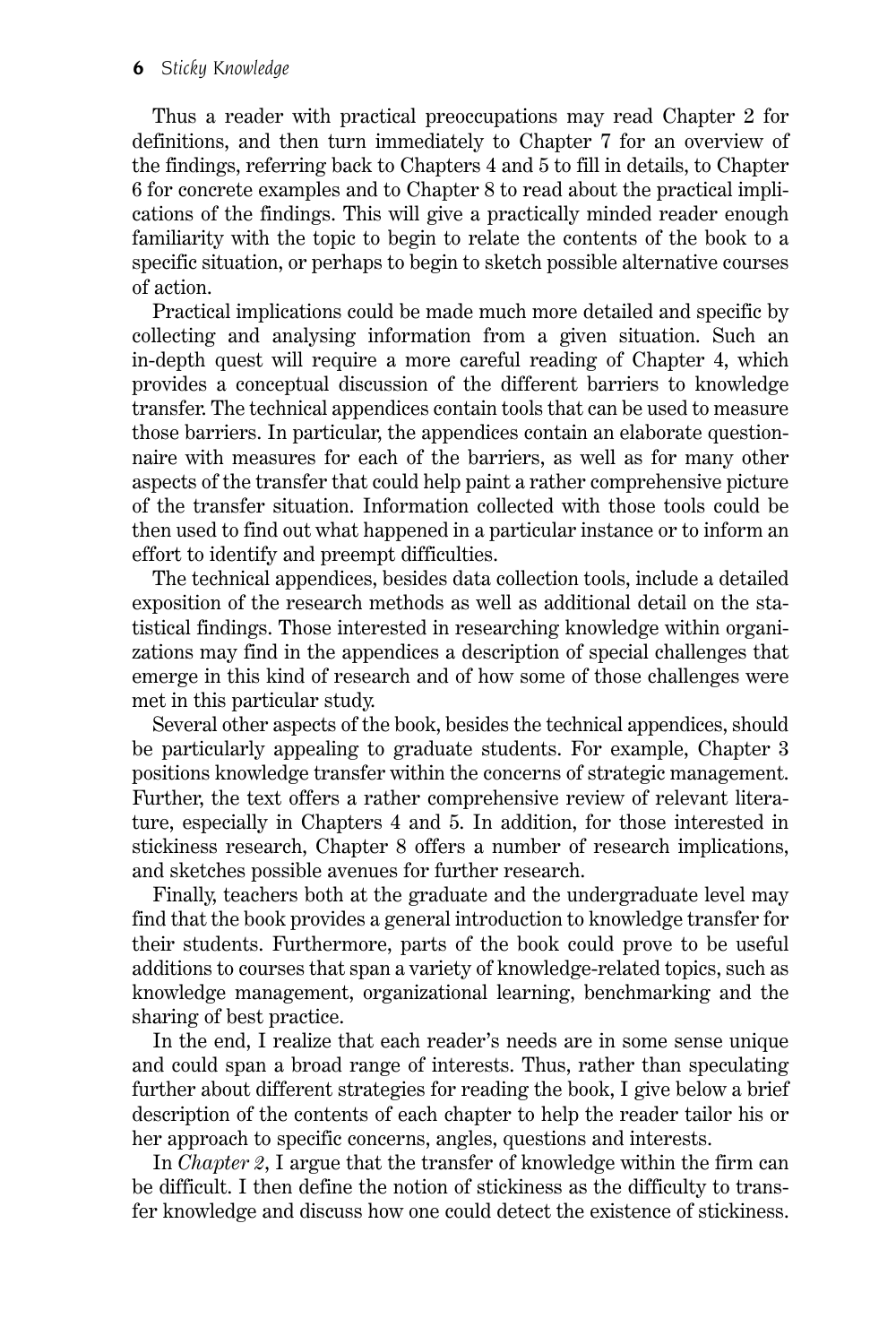*Chapter 3* positions the transfer of knowledge within the field of strategic management. The thesis of this chapter is that stickiness reflects the presence of internal factors that impede the realization of competitive advantage. It is claimed that stickiness hinders the appropriation of rents from existing knowledge assets. This in turn suggests that factors that cause stickiness act as internal barriers to rent appropriation.

*Chapter 4* offers a typology of predictors of stickiness. Stickiness can be predicted by analysing properties of the transfer. In general, the unfolding of the transfer depends to some extent on the disposition and ability of the source and recipient, on the strength of the tie between them and on the characteristics of the object that is being re-created. The features of the organizational context where re-creation occurs are important as well. The impact of these factors is analysed in this chapter.

*Chapter 5* offers a typology of stickiness. Four transfer phases are synthesized from the literature on knowledge transfer: initiation, implementation, ramp-up and integration. Each of these four phases can be difficult in a different way. Accordingly, I distinguish between four types of stickiness: initiation stickiness, implementation stickiness, ramp-up stickiness and integration stickiness. The nature of difficulty at each stage and possible predictors are discussed.

*Chapter 6* illustrates the four types of stickiness – initiation, implementation, ramp-up and integration – with findings from in-depth fieldwork in three different companies. Initiation stickiness is illustrated with Rank Xerox's difficulties to initiate transfers between its European subsidiaries. Implementation and ramp-up stickiness are illustrated with Banc One's difficulties experienced when converting acquired banks. Integration stickiness is illustrated by Centel's difficulties to sustain in each of its divisions a 'best' practice that had already been effectively implemented.

*Chapter 7* presents the results of statistical analysis aimed at identifying which were the best predictors of difficulty for each stage of the transfer and overall for the transfers of this study.

*Chapter 8* suggests some implications of this study for further research on stickiness and for the practice of knowledge transfer. The chapter discusses the contributions to extant research on stickiness, which include a typology of stickiness as well as alternative ways to measure stickiness. The discussion of implications for research ends with suggestions for more specialized research on stickiness and on its antecedents. The development of implications for practice includes speculation about possible actions that could be taken to facilitate each stage of the transfer. Next, practical questions that typically arise during the initiation of knowledge transfer are addressed using data collected in this study. This includes the question of who should be the first recipient of an internal best-practice transfer when there are several viable candidates to choose from. It also includes the examination of how senior management interventions could affect stickiness.